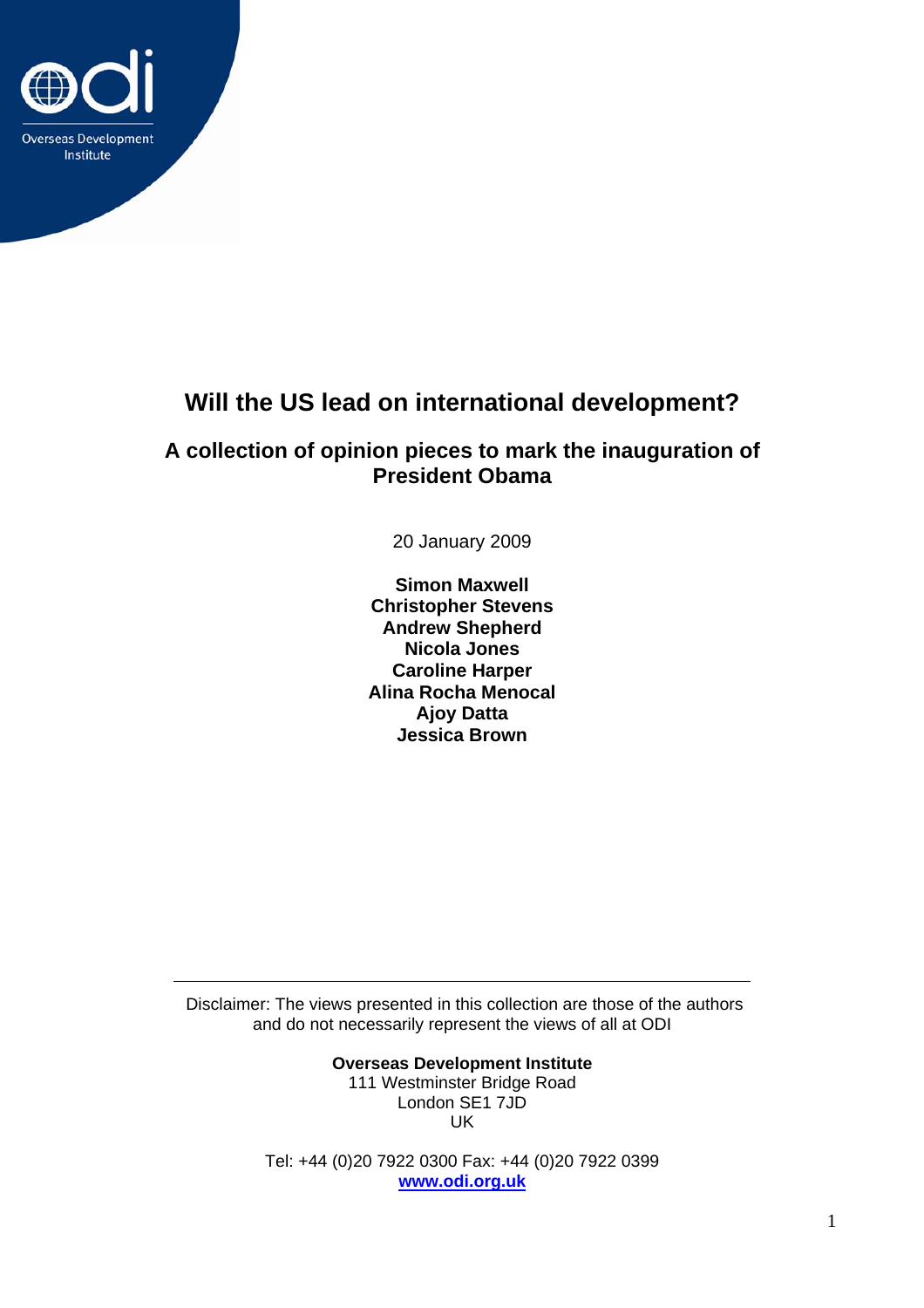20 January 2009 marked an historic moment in American history, as the nation inaugurated its first African American President, Barack Obama.

But what does this mean for the rest of the world, and particularly for developing countries?

The expectations of the Obama Presidency across the North and South are huge. There is great hope for a renewed multilateral approach to climate change, foreign policy and international development. But during a global economic downturn, with the stated primary aim of the new administration to put the American economy back on track and secure American jobs, how will the new President respond to the wishes of the world and the leadership role it wants to place on his shoulders?

These opinions by ODI researchers set out key challenges for the incoming US President – challenges that are critical to the reduction of poverty and the reduction of suffering in the developing world.

**All papers first appeared on the ODI Blog and can be viewed with links and comments at [www.odi.org.uk/odi-on/obama-inaguration-2009](http://www.odi.org.uk/odi-on/obama-inaguration-2009)** 

#### **Contents:**

| Simon Maxwell, Director:             | Obama and the global development agenda                                            | p.3  |
|--------------------------------------|------------------------------------------------------------------------------------|------|
| <b>Christopher Stevens:</b>          | Obama and trade policy: 'Speak softly and carry a<br>big vision'                   | p.5  |
| Andrew Shepherd:                     | Obama and the Millennium Development Goals                                         | p.7  |
| Nicola Jones and<br>Caroline Harper: | Obama and childhood poverty: Learning across the<br>north-south divide is critical | p.9  |
| Alina Rocha Menocal:                 | Obama and Latin America: Change we can believe in?                                 | p.11 |
| Ajoy Datta:                          | Obama and USAID: The need for genuine evaluation                                   | p.13 |
| Jessica Brown:                       | Obama and climate change                                                           | p.15 |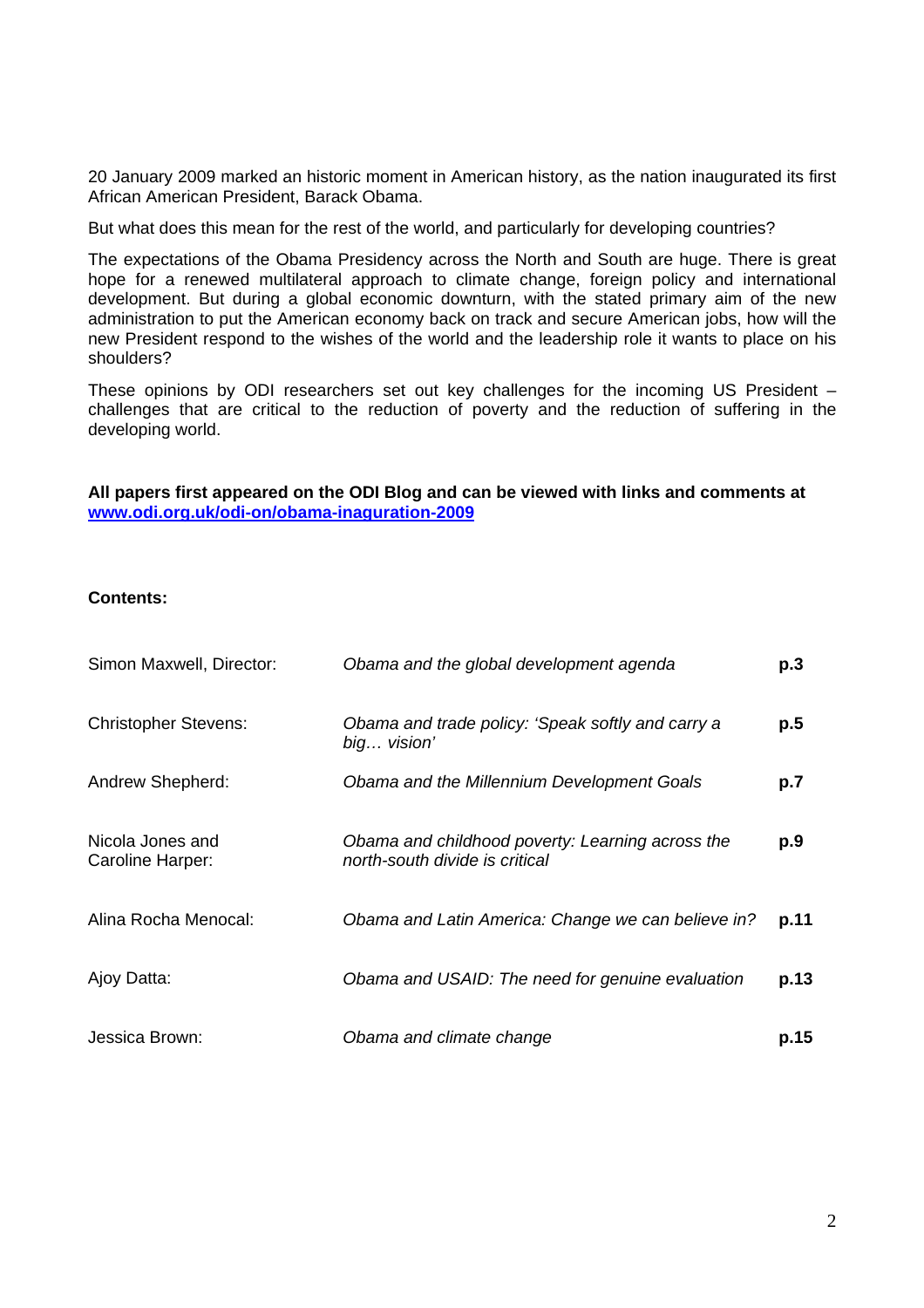# **Obama and the global development agenda**

#### **Simon Maxwell, Director, ODI**

Like everyone else, I am inspired by the oratory of Barack Obama. I had tears in my eyes during his speech at the Democratic Convention, and again in Chicago the night of the election. No doubt, his inauguration speech will have the same effect. But, here is a list of things that won't happen the day after Barack Obama is inaugurated as the President of the United States: handing key decisions on foreign policy over to the UN; agreement to a Doha trade deal; a legal commitment to carbon reduction on the scale needed to limit global warming; an immediate lift in aid volume to 0.7% of GNP; and a complete reorganisation of the US aid machinery. The US was ranked 17<sup>th</sup> out of 22 in the Center for Global Development's [Commitment to Development Index](http://www.cgdev.org/section/initiatives/_active/cdi/_non_flash/) in 2008. It is unlikely to leapfrog into first place overnight. Oh well.

Actually, the real risk may be that the USA, like some other donors preoccupied with the global financial crisis, becomes focused entirely on domestic problems and turns away from the development 'project'. What price free trade or free movement of labour when General Motors is at risk and jobs are being lost across the country? The US administration will be struggling, like everyone else, with the problem of ['doing development in a downturn](http://www.opendemocracy.net/article/development-in-a-downturn)'. It will need to be reminded, forcefully, that poverty reduction is not only a moral imperative, but also in the long-term interests of the USA. Let us hear no more of the protectionist talk that came from candidate Obama during the campaign.

The point that development is mutually beneficial is not new. It was central to the analysis of the [Brandt Commission](http://www.brandt21forum.info/) in the 1980s, with the vivid image that rich and poor countries were on the same vessel: if the end containing developing countries were to sink, then inevitably the end containing developed countries would follow.

More recently, the idea has been central to US foreign and development policy. [Andrew Natsios,](http://en.wikipedia.org/wiki/Andrew_Natsios) former Administrator of USAID, writing in 2006 in **[Development Policy Review](http://www3.interscience.wiley.com/cgi-bin/fulltext/118583591/PDFSTART)**, expressed it forcefully, as follows:

''Pure' development, that is development abstracted from foreign policy concerns . . . is not likely to be sustainable over the long term.'

Today, the link between foreign policy and development is widely recognised. At ODI, for example, we work extensively on how [foreign policy and development connect](http://www.odi.org.uk/resources/odi-publications/opinions/93-simon-maxwell-development-foreign-policy-connect.pdf).

When it comes to the USA, overseas development assistance (ODA), to Africa at least, has historically increased as rapidly under [Republican as under Democratic administrations](http://www.cgdev.org/content/publications/detail/2760). The country's record is not stellar by international standards, with the [latest figures from the](http://www.oecd.org/dataoecd/47/25/41724314.pdf)  [Development Assistance Committee](http://www.oecd.org/dataoecd/47/25/41724314.pdf) of the OECD showing aid still at less than 0.2% of GNP. Nevertheless, US ODA doubled, roughly, in real terms during the eight years of the Bush Presidency, with increases in traditional programmes as well as new initiatives like the Millennium Challenge Corporation [\(MCC](http://www.mcc.gov/)) and the President's Emergency Plan for AIDS Relief [\(PEPFAR](http://www.pepfar.gov/)), the HIV/AIDS funding window. With much still to do if Gleneagles and other pledges are to be met, as the [DATA Report 2008](http://www.one.org/report/en/index.html) reminded us, development, and particularly the commitment to Africa, can be seen as a Bush success story.

In ideological and quantitative terms, this gives President Obama something to build on  $-$  and my guess would be that there will be changes in tone, but no major shift in strategic positioning, certainly in the short-term. It is pretty likely that development will be pursued in what Andrew Natsios termed 'transformational' terms, and that national self-interest will be balanced with humanitarian instincts.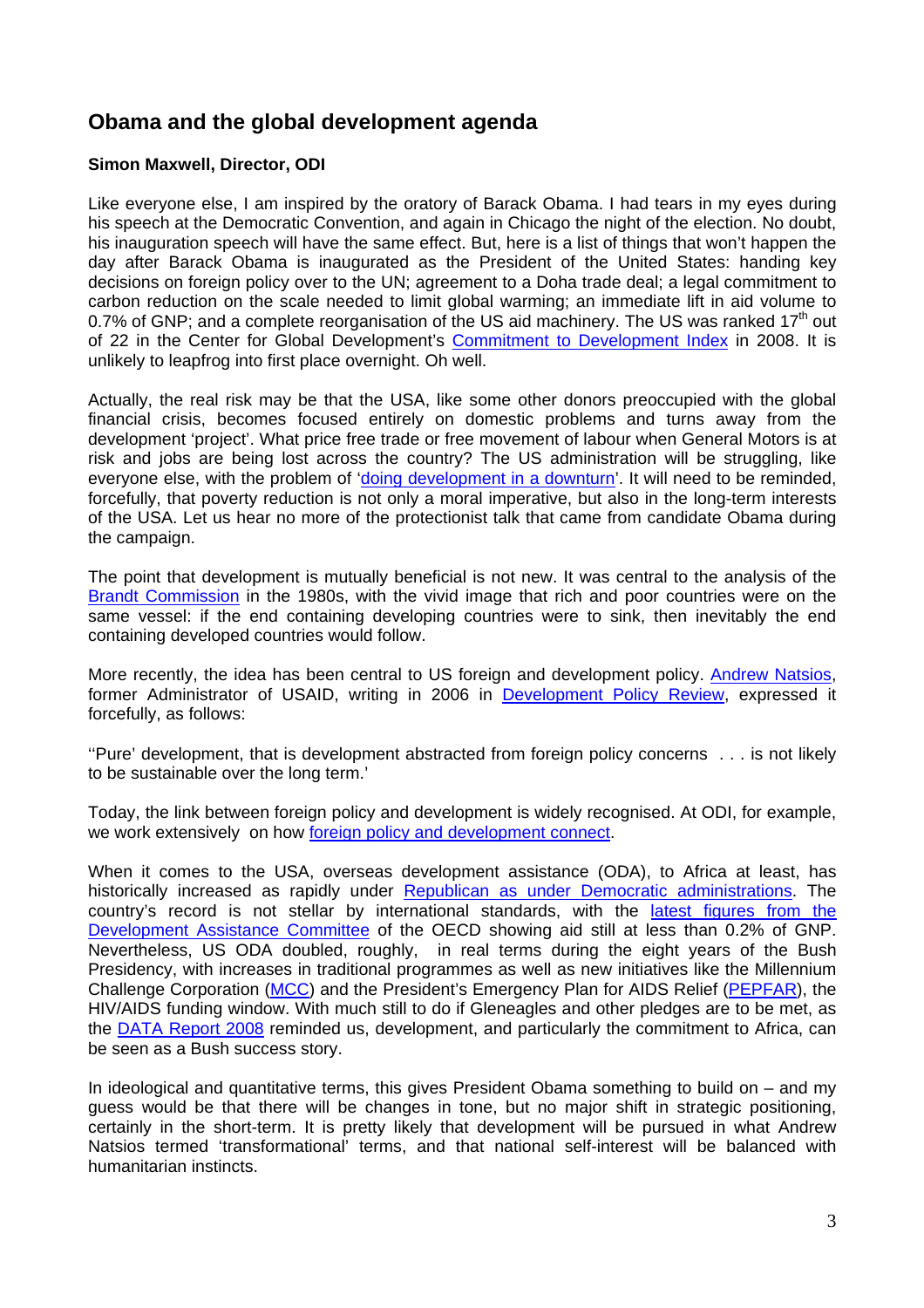The changes of tone will not be trivial, and certainly we can expect – and hope - that President Obama will work hard to build international consensus. There will also be an inevitable re-thinking of the relationship between military and developmental intervention, especially in Afghanistan and Iraq, with repercussions for countries such as Sudan or Zimbabwe. Indeed, this is already underway, under the auspices of [Central Command, now led by General David Petraeus.](http://www.washingtonpost.com/wp-dyn/content/story/2008/04/23/ST2008042302829.html) In terms of specific reforms, the US development community has its own wish-list, and the think [tanks are on the case.](http://blogs.cgdev.org/globaldevelopment/us_foreign_aid_reform/) There has been an extended debate about the need for a single agency to run overseas aid, along the lines of the UK's Department for International Development [\(DFID\)](http://www.dfid.gov.uk/), and about how to reduce the extent of Congressional earmarking of funds for specific activities, and other political control of aid spending. I'm told that USAID is subject to something like 300 separate earmarks, effectively removing all room for manoeuvre on something like 98.5% of the budget.

In addition, we in Europe are often taken aback by the number of different agencies involved in US development cooperation, and by the number of different funds and programmes. Budget support is another issue, with Europe making greater progress than the USA in moving away from freestanding projects and chanelling aid money directly to developing country government budgets that aim to address national priorities. And don't ask about tied aid, especially [food aid](http://www.oecdbookshop.org/oecd/display.asp?lang=en&sf1=DI&st1=5LGHCN0T64MX). In 2004, I gave a lecture at the Center for Global Development [\(CGD\)](http://www.cgdev.org/) in Washington, paraphrasing George Bernard Shaw to talk about 'Two Continents Divided By a Common Vision of International Development'. Not much has changed.

For the future, the CDG has produced a comprehensive agenda, in a book edited by Nancy Birdsall, entitled ['The White House and the World: A development agenda for the next US](http://www.cgdev.org/content/publications/detail/16560)  [President'.](http://www.cgdev.org/content/publications/detail/16560) It covers a wide range of issues, from health and education, to trade, engagement in fragile states and climate change. There are also proposals on how to reform the complex and over-managed machinery of development cooperation.

From our perspective in Europe, it is important that there be US engagement and leadership in international development, not only because of the size and weight of the US in the global economy and politics – but also because of our shared history and values. That is one reason why we in ODI have invested significantly in building strong links to our colleagues in the USA, for example through the [German Marshall Fund's Transatlantic Task Force on Development](http://www.sweden.gov.se/sb/d/10165/a/113096). We hope engagement will intensify under a new administration. And, yes, multilateral reform, a trade deal, a climate deal, and more and more effective aid are all on the agenda for 2009.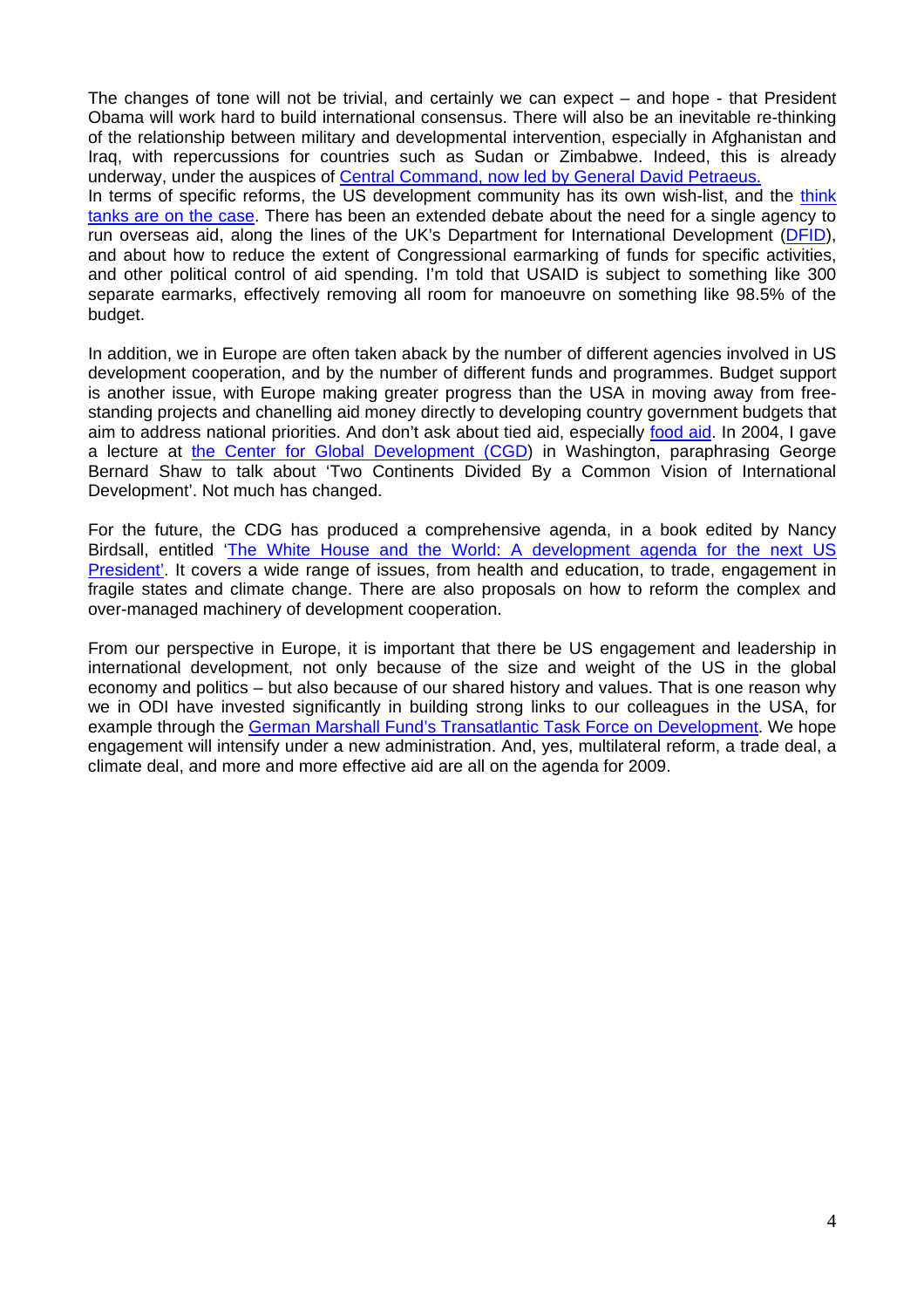# **Obama and trade policy: 'speak softly and carry a big…vision'**

### **Chris Stevens, Senior Research Associate, ODI**

If Barack Obama's trade policy is to avoid following Theodore Roosevelt's [advice](http://en.wikipedia.org/wiki/Big_Stick_Diplomacy) to the letter, which of his multiple personas would best serve – tough Chicago politician or president of the Harvard Law Review? A no-brainer, you might think. Everyone knows that the Great Depression was exacerbated by competitive protectionism championed by populist politicians. Those who urged the conclusion of the [Doha Round](http://www.wto.org/english/tratop_e/dda_e/dda_e.htm) before the end of 2008 added a contemporary twist. Without tighter rules, they warned, countries would use their existing World Trade Organization [\(WTO\)](http://www.wto.org/english) flexibilities to raise tariffs. Low and middle-income countries could be the most adversely affected.

But as [Sheila Page](http://www.odi.org.uk/resources/details.asp?id=2724&title=there-special-risks-trade-finance-2008-9-recession) has pointed out, things are not so simple. The potential scale of WTO-legal tariff increases, whilst not negligible, will produce effects no greater than countries routinely experience as a result of exchange rate fluctuations. On the Richter scale of the current global crisis, traditional trade policy barely registers.

#### *The trade policy challenge*

Does this mean we need not fear the recession will be made worse by ill-conceived trade policies? No. Unhappily, these are always close to the surface at times of crisis. They *appear* to allow the imposing country to shift the pain on to others and their boomerang effect is easily obscured. The danger is that new, unforeseen ways of obstructing trade will be created – just the sort of thing that a clever ex-Harvard lawyer would be well placed to oversee.

The problem is not that Doha's failure has left open bolt holes for the traditional trade distorting policies such as tariffs and subsidies. It is that, because commercial practice changes rapidly, either the WTO rule book will become increasingly outdated or it will be updated in ways that test the resolve of the big trading states to accept multilateral disciplines.

Doha was touted as a 'Development Round'. What this meant in practice was never very clear, but the fact that for the past two years completion has become an objective in its own right – on almost any terms - illustrates how far the grand vision has been ditched. A Round that simply plugged some of the known bolt holes and further eroded the traditional protectionist instruments of tariffs and subsidies would, by definition, fail to get to grips with the new methods through which trade flows are distorted, often involving [private sector regulation.](http://www.odi.org.uk/resources/odi-publications/working-papers/297-good-for-development-label-ethical-standards-trade-executive-summary.pdf)

In the absence of new, negotiated provisions the WTO rulebook does not remain static – but it changes in a way that is always perceived as being zero-sum. And this is where the danger lies at a time of unprecedented global economic stress. Neither Chicago politician nor Harvard lawyer are adequate role models for a new President who will need to tread delicately around the pitfalls and booby traps.

There can only be agreement on a new Round if all WTO members agree, or at least acquiesce, to the terms. The danger that some countries may simply acquiesce in changes that are not in their interests is a continuing development concern as it is the poorer states that will tend to be less well informed about the implications of complex new rules – and most vulnerable to arm twisting. But this worry is mitigated by the fact that most sub-groups of developing countries in the WTO include some negotiation savvy states well able to uphold their own interests and, in so doing, protect those of their peers as well.

There is no such safety net for the other route through which new trade rules are created and bolt holes plugged: dispute settlement. When adjudicating on disputes brought by one WTO member against another the [Appellate Body](http://www.wto.org/english/tratop_e/dispu_e/appellate_body_e.htm) often clarifies vague phraseology and sometimes interprets provisions in unexpected ways. As with common law, this can provide a valuable way of making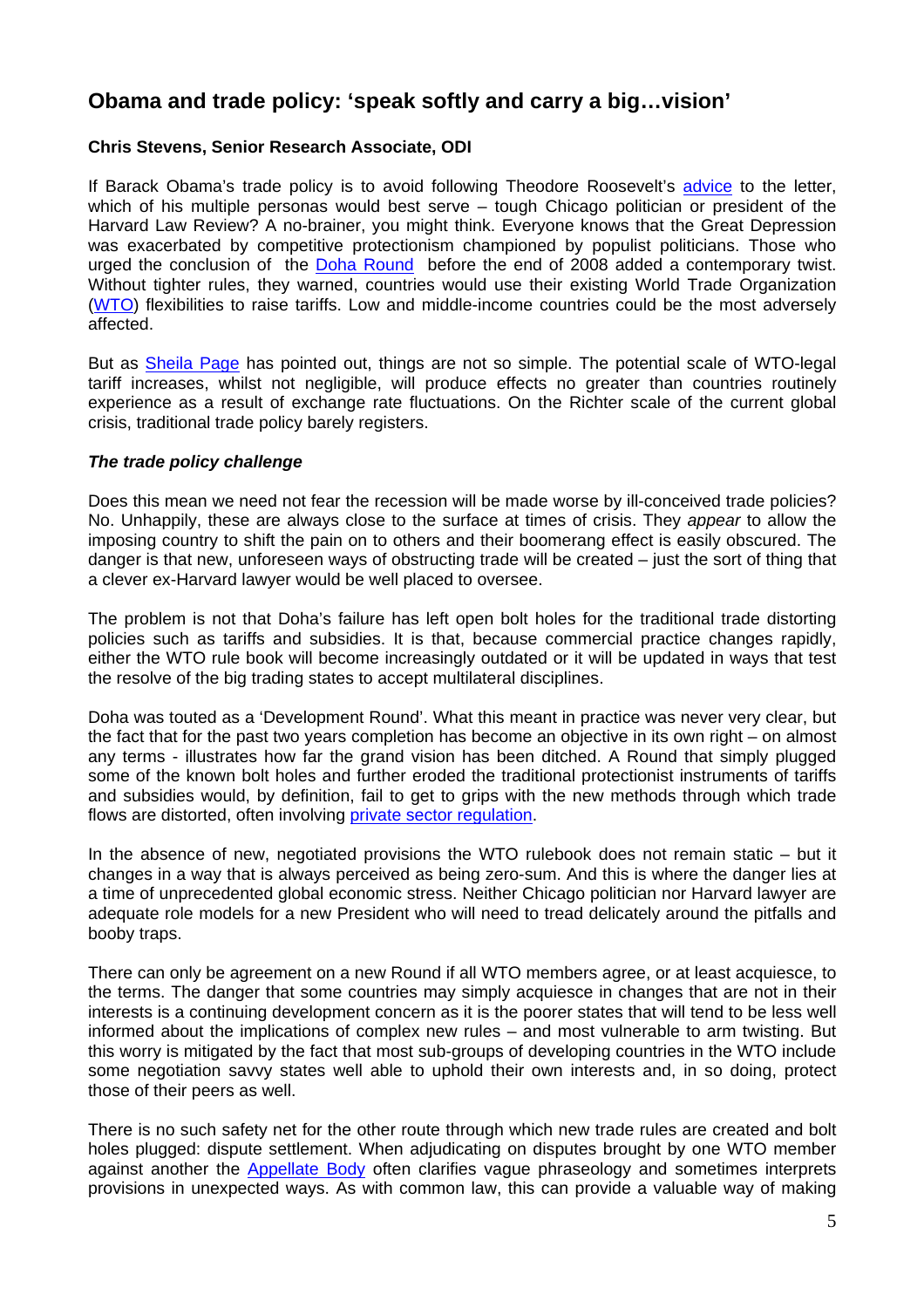old rules relevant to new commercial realities. But it involves a danger that is now particularly acute; there is always a winner and a loser in dispute settlement. This is a gift to the populist politician and, if the loser happens to be rich and powerful, one that could have global consequences.

### *How to respond*

This is not the time for any major new initiatives on trade policy. Trade policy is still nonessential to the crisis. Disruptions to commerce appear to be the consequence of the global financial crisis, rather than the knock-on impact of [trade policy measures.](http://www.odi.org.uk/resources/details.asp?id=2724&title=there-special-risks-trade-finance-2008-9-recession) The danger of any initiative being hijacked by protectionists is very high. If scope to do good is limited, the immediate emphasis must be to avoid doing harm. 'Speak softly'…defuse pressure for new trade restrictions, react calmly to the foot dragging or worse by trade partners or adverse judgements, emphasise the immediate harm caused in an integrated global economy not only to consumers but to producers using imported inputs, and the generalised harm caused to all as trade partners respond.

But the policy environment will change, which is where the vision comes in. For all the lack of clarity and self-serving interpretations, labelling Doha as a Development Round emphasised the fact that 'the market' itself has moved rapidly (through globalisation), while the institutional framework through which the market operates has hardly moved. Few can now doubt this given the speed at which the US financial crisis became global and the myth of middle income states being somehow 'delinked' was punctured.

Radical change to trade policy is too important to be left to trade ministries, which inevitably aim for incremental change and are targets for protectionist lobbies. Vision, the mental agility to see new potential trade-offs and alliances, and implementing power is what is needed. That's the task for the new President – ours is to prepare alternative route maps so that they are ready when the time is right.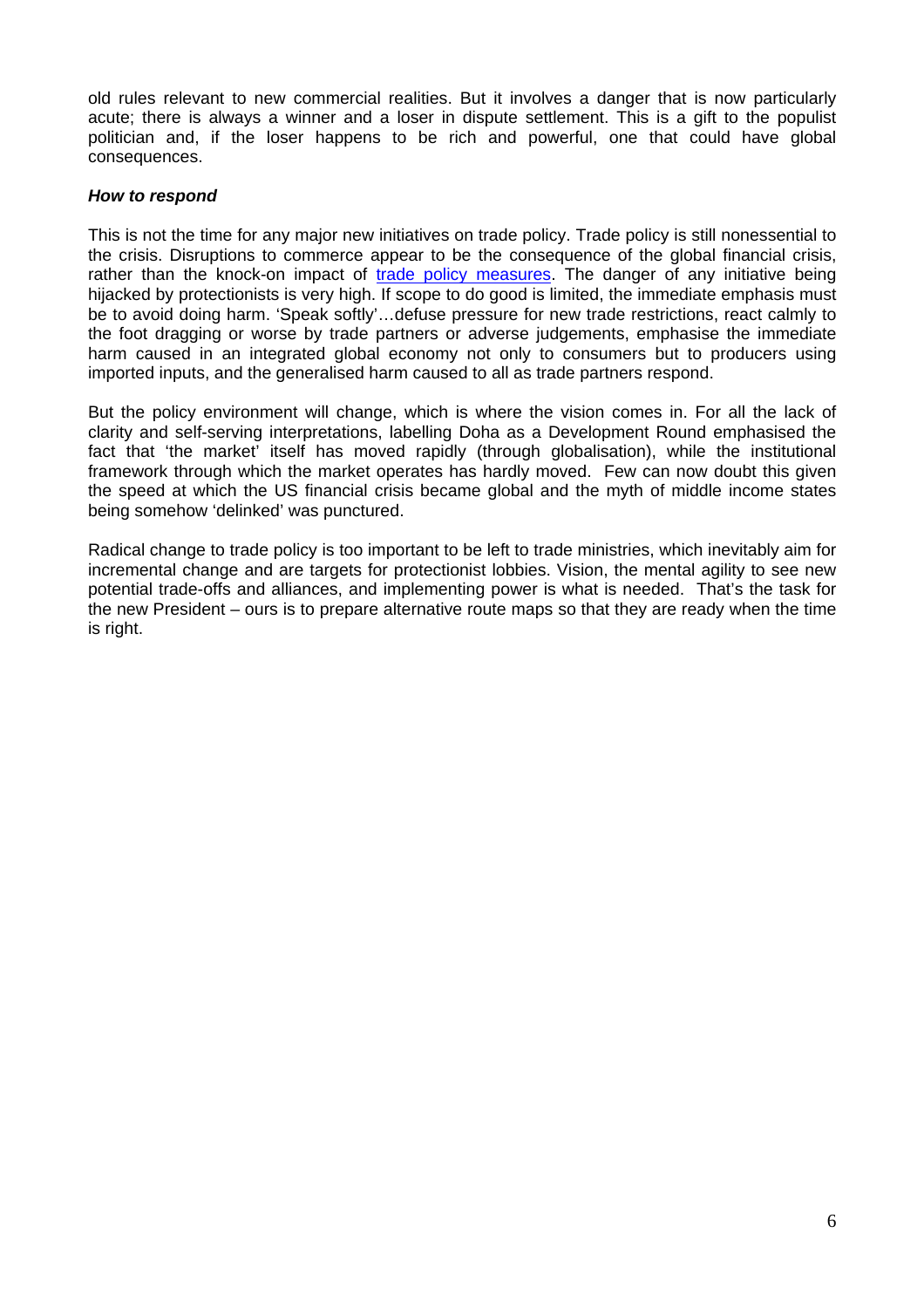# **Obama and the Millennium Development Goals**

### **Andrew Shepherd, Director of Programmes, Rural Policy and Governance Group**

Mr President,

The Millennium Development Goals [\(MDGs](http://www.un.org/millenniumgoals)) are the world's major framework against absolute poverty and deprivation. They were set in 2000/1 based on trends to 1990, and so should not have been too hard to achieve. Nearly 20 years on, they are [proving challenging](http://www.odi.org.uk/resources/odi-publications/annual-report/2008-article-mdgs.pdf) – with some large countries doing well, and others struggling; with more progress on some goals than others. Achieving the goals would represent a very basic level of wellbeing. It would be good to see the US administration putting its weight behind the goals, working with others to see how their achievement by 2015 can be hastened, and how obstacles can be removed. In the past few years the US has punched below its weight on these issues in the international arena. I'm sure with you in charge that will change!

The countries that are struggling most are, obviously, in need of most help. This includes fragile and conflict-affected states, and the development community is waiting to see a joined up but positive developmental approach to this problem from the US administration. Clearly, ending and preventing conflict, and developing better post-conflict development strategies, devoting adequate resources and person power to recovery is critical, and an area where the lessons from the [Balkans,](http://en.wikipedia.org/wiki/Yugoslav_wars) [Iraq](http://en.wikipedia.org/wiki/Iraq_War) and [Afghanistan](http://uk.reuters.com/article/usPoliticsNews/idUKTRE50C1B620090113) and elsewhere need to be urgently learned and acted on. I know you will be taking a different approach to your predecessor on these issues, and am confident that you will be more effective in finding political and developmental solutions for societies in deep difficulty.

There are also some goals which are hard to reach – especially those where political support is inadequate or where greater gender equality is required to make faster progress (for example sanitation, maternal mortality, hunger) . The US has a fine tradition of explicitly promoting political development as well as gender equality, both of which could be resuscitated in the service of the basic development the MDGs represents. I know that you believe in politics as the source for positive change, and look forward to seeing you work with difficult regimes and politicians in the service of the poorest in their societies.

There are significant financing gaps – for example in primary education and health, which the US could fill. You will inherit the recession, and severe limitations on public finances. However, the amount the rich world saves for the poor world is minute compared to the cost of bailing out the banks. I sincerely hope you will be able to expand the US's financial contributions towards achieving the MDGs, of course, it's not all or even mainly about money. Much more depends on having the right policies in place in developing countries themselves, and developing the tax base to see them through. Aid is only the icing on the cake, but nevertheless it's an important part of the cake, and even more important at a time of declining tax takes in developing countries.

You could also consider supporting some further development of the MDGs where there are clear gaps:

- Poor people are vulnerable to shocks, and others continue to become poor as a result of shocks against which they have no protection. They need systematic safety nets or [social](http://www.odi.org.uk/themes/social-protection/index.asp)  [protection](http://www.odi.org.uk/themes/social-protection/index.asp) that can be relied on if they are to become less poor through their own efforts, and enhance their ability to participate in education, health services and save and invest in enterprise. There is a global movement for the provision of very basic social protection (at levels which will not generate dependency or welfare scrounging) which could be translated into an MDG target – motivating the necessary tax and aid based expenditure.
- Many poor households are unable to manage their fertility in the way they would like, and descents into poverty. The US has a fine history of promoting reproductive health services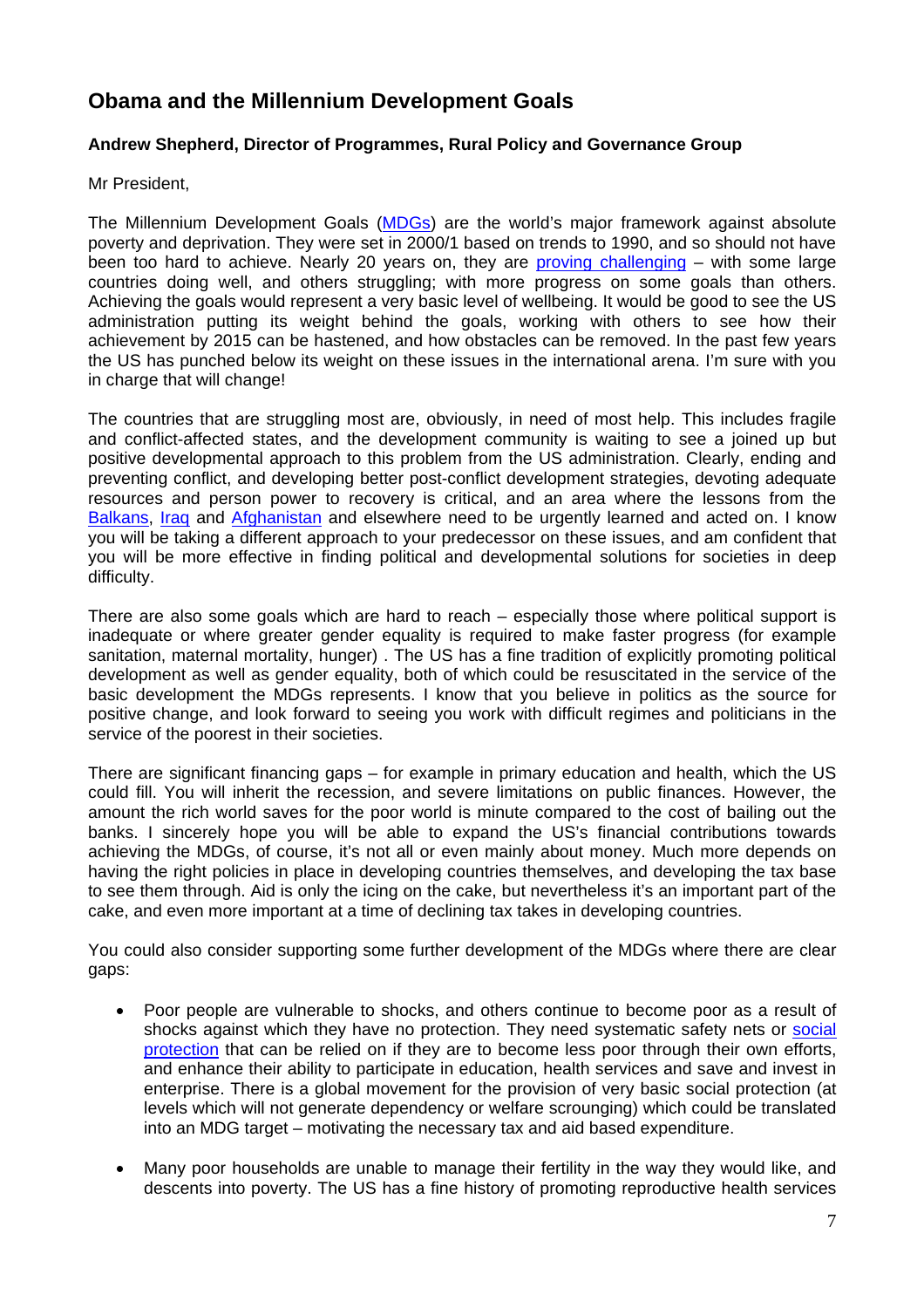and choice: something else to resuscitate. There is now an MDG target to provide universal access to reproductive health services. This will be a very difficult target to achieve, as there are many opponents – strong support from the US is probably a *sine qua non*.

- Education is a way out of poverty. To escape from poverty households generally need one or two members who have gone beyond primary education – completion of primary is not enough. Finding ways of expanding post-primary education, and pathways for poor children to continue education beyond 6 years is critical. The multiplier effects will be many. The US could consider mobilising for and sponsoring a [Jomtien-](http://portal.unesco.org/education/en/ev.php-URL_ID=37612&URL_DO=DO_TOPIC&URL_SECTION=201.html)style conference on this issue. We all depend on the education we have – it should be easy to ensure that this resonates with the US public.
- The US was concerned in 2000/1 about the absence of commitments in MDG 8 on governance. Goal 8 has indeed proved a hold-all goal into which aspirations have been dumped. The key commitments needed to achieve goals 1-7 are good policies north and south, and adequate tax revenue, public expenditure and aid. The MDGs need to move from an aid- to a tax-based discourse, with aid topping up where poor countries cannot go the whole stretch. Countries will generally not make the long term financial commitments unless they can see that they can be met through tax revenues, since aid has proved too unreliable. So increasing the reliability of aid flows is an area where the Millennium Challenge Corporation [\(MCC](http://www.mcc.gov/)) should be helping, and where the US can, and should, commit itself.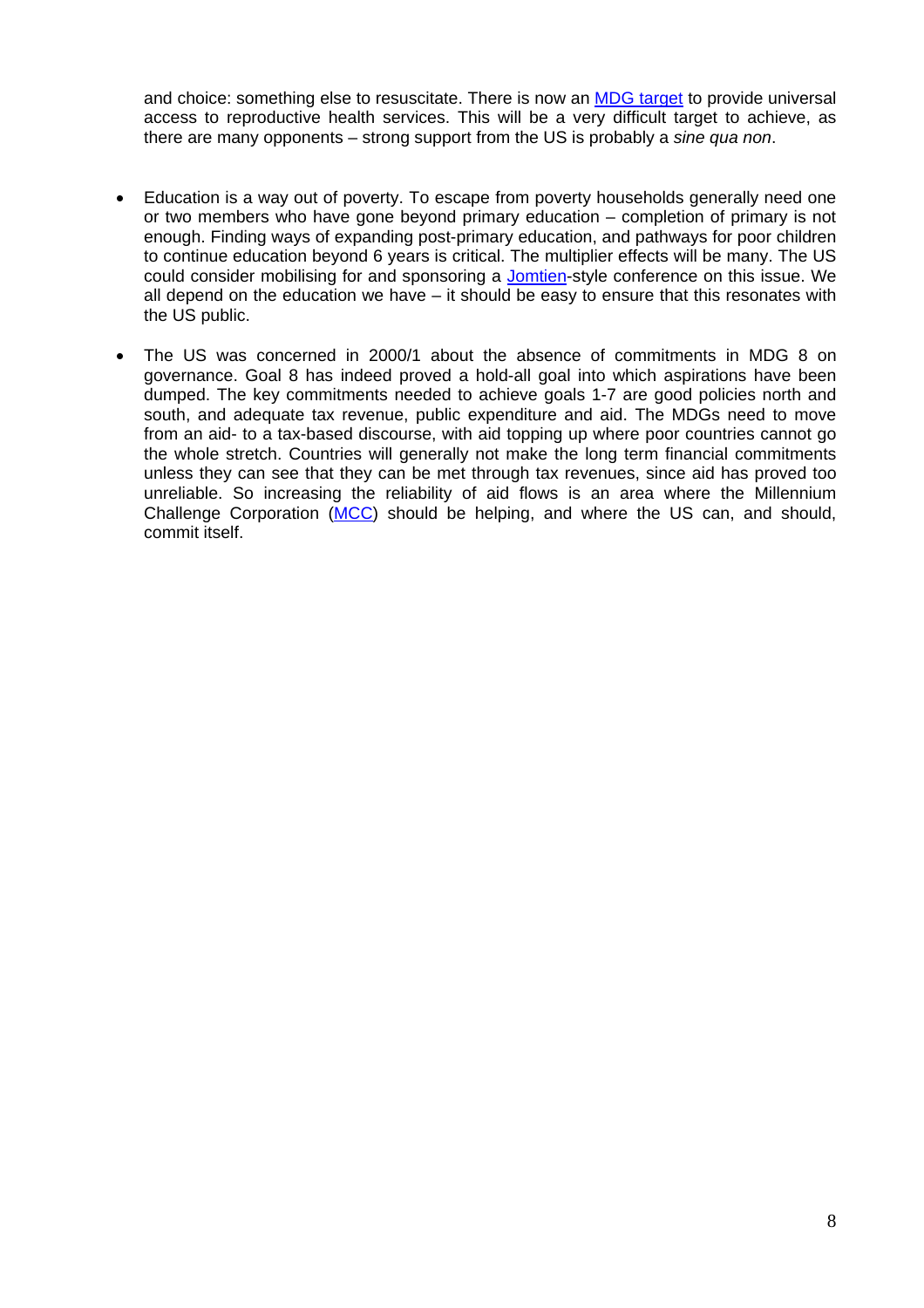## **Obama and childhood poverty: Learning across the north-south divide is critical to tackle childhood poverty**

### **Nicola Jones, Research Fellow, Research and Policy in Development Group and Caroline Harper, Research Fellow, Poverty and Public Policy Group**

With the loss of thousands of jobs in the US and a marked downturn in the country's economic security in the wake of the current global financial crisis, there will be a strong temptation for the Obama administration to turn inwards and focus on domestic issues. A domestic focus is obviously important in areas of social protection and basic social services which were not only subject to serious cuts during the Bush administration, but which will also be in heightened demand as household livelihoods decline in the wake of the crisis. And it will be perhaps especially important for children, who not only suffer greater poverty rates than adults across [all states](http://www.nccp.org/publications/pub_851.html), but whose vulnerability to poverty is greater than that of children in any other OECD country [\(22% living in](http://www.unicef-irc.org/publications/pdf/rc7_eng.pdf)  [poverty\)](http://www.unicef-irc.org/publications/pdf/rc7_eng.pdf). Such welfare indicators are a clear wake up call to a country that typically prides itself on its role as a global leader, and there are already welcome signs that President Elect Obama intends to undertake [policy action in this area,](http://www.crin.org/resources/infoDetail.asp?ID=18874&flag=news;) including [tackling child undernutrition.](http://obama.3cdn.net/c4b14802fd5e66ee67_xum6bn6nu.pdf)

Nevertheless, as one of the leading international donors in terms of volume of aid, it will be essential that the Obama administration's focus takes a global perspective in tackling childhood poverty. Whilst significant improvements in global child poverty indicators have been witnessed in the last half century, more then 600 million children remain in poverty worldwide and progress remains lamentably slow. For this reason it is now imperative that we stop reinventing the wheel and rapidly learn across contexts about the best ways to help people weather shocks and stresses – across both geographical and historical divides appreciating that lessons from, for example, the Asian economic crisis of the late 1990s or from several centuries ago bear relevance for today's experience globally, including in the North, and can enable us to make faster and more effective progress. In particular, there is a need to better understand how policies and people's coping strategies impact differently on adults compared to children with both short and long term implications. We need to correct the imbalance to date in [social protection analysis](https://cms.ids.ac.uk/UserFiles/file/poverty_team/unicef/CSSP.ppt), which has focused largely on aggregate household effects or on the welfare of adults*)*, rather than on childspecific impacts to reflect [children's distinct experience](http://www.welldev.org.uk/research/workingpaperpdf/wp40.pdf) of poverty.

As recent policy innovations and their transfer across national borders suggests, there is much that could be gained from a more strategic north-south dialogue on tackling childhood poverty and vulnerability. Such exchange of knowledge and experience serves as a learning and heuristic tool. It helps us to crystallise what is important in a given context and what is different and needs to be modified accordingly. Equally importantly, it helps policy developers to imagine the possible. For instance, the US and the North more generally have much to learn from southern initiated efforts such as Latin America's experience with conditional cash transfers (now exported to New York as part of that city's new [poverty alleviation drive](http://www.undp-povertycentre.org/pub/IPCOnePager60.pdf) or child budget monitoring initiatives in Brazil and South Africa which assess the extent to which governments are increasing their investment in child well-being over time in line with their resource base. Similarly, the South has been adapting integrated child development programmes such as the USA's Head Start and Sure Start in the UK in contexts such as India and Peru. Sharing experiences and teasing out ingredients of success can speed up our learning and help decide what to do for example in the Bronx as well as in West Africa.

Knowledge sharing north-south is also of utmost importance for ensuring international policy coherence and dialogue. For example, in areas such as migration, it is necessary to be thinking about the provision of education and basic services for all children whether they are from Mexico, Uzbekistan, the US or Europe.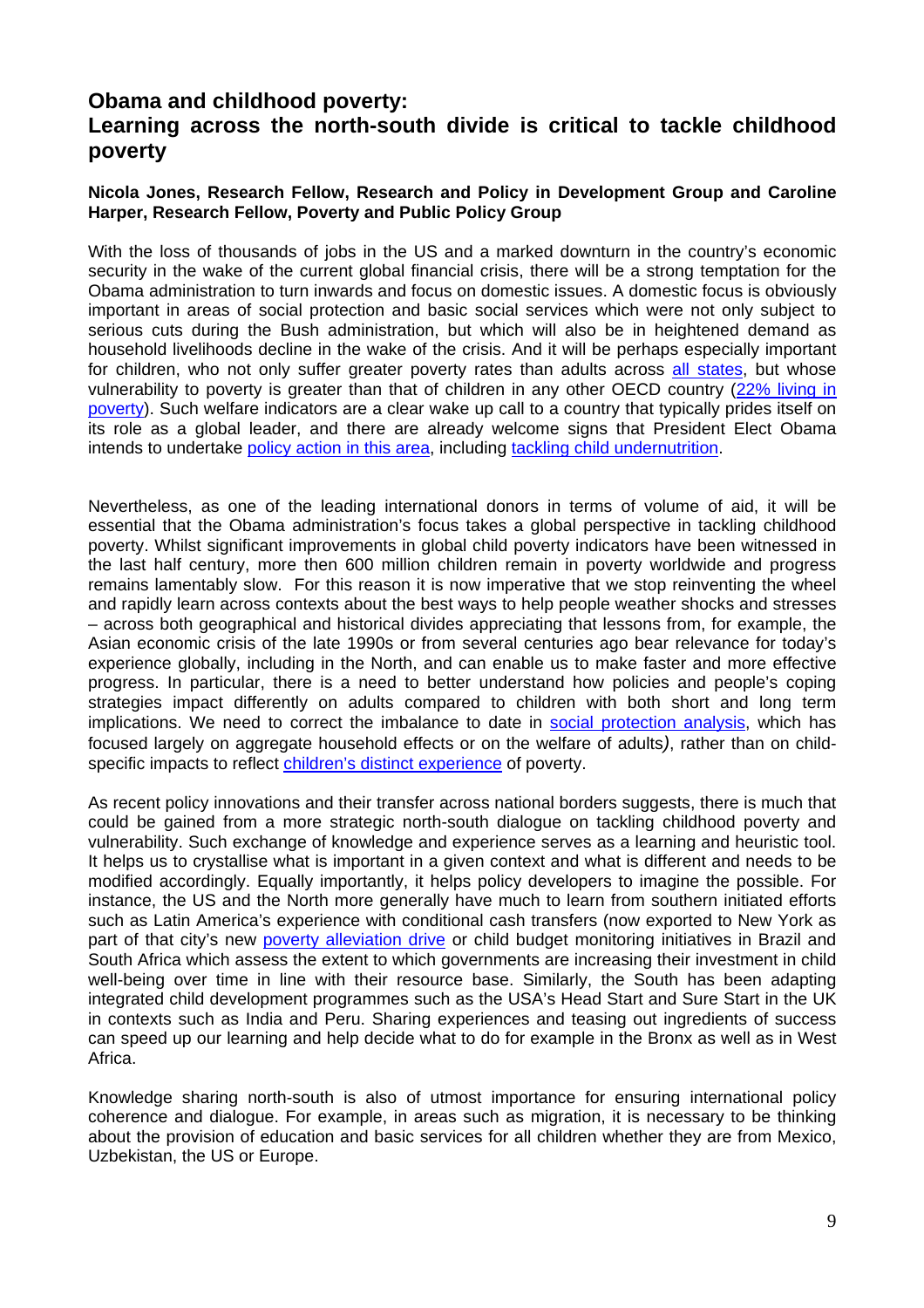So what should Obama be striving to do in the first 100 days in office and then beyond in order to improve child well-being?

First, we would urge that he honour his election promises to follow up on the US' [non-ratification of](http://www.odi.org.uk/resources/details.asp?id=2500&title=childrens-rights-invisible)  [the UN Convention on the Rights of the Child](http://www.odi.org.uk/resources/details.asp?id=2500&title=childrens-rights-invisible) (UNCRC). As he recently recognised, the US shares the dubious honour of being the only country internationally to have failed to make public its commitments to children's rights alongside Somalia. The UNCRC serves not only as an important statement of commitment to improve services, care and children's opportunities for a voice in the community, but would also send an important signal to the world about the US' willingness to play a more collaborative role in addressing global challenges than it has of late. Similarly, Obama's call for a White House conference on children and youth in 2010 is much welcomed and we urge him to expand it beyond domestic policy.

Second, the Obama administration should ensure that funding for children in the US and in the South (through international donors and also through dialogues with Southern development partners – state and non-state) is not simply maintained during the crisis, but rather increased in order to prevent longer-term life-course and even inter-generational transfers of poverty. This is a challenge when populations from donor countries are suffering personally from the global crisis, but it is also critical that Obama uses his widespread appeal to shore up a commitment to global social justice –after all not only in the context of the financial, food price and fuel crisis but also in terms of climate change and threats to international security we are all inter-dependent global citizens.

Lastly, in promoting broader international commitment to children's rights, there should be a particular focus on how the international community is going to step up to the challenge and tackle the lamentable progress towards, in particular, Millennium Development Goal (MDG) 4 on child mortality and MDG 5 on maternal mortality, for which [only a minority of developing countries](http://www.countdown2015mnch.org/documents/2008report/2008report_intro.pdf) are on track. There also needs to be more attention by individual donors as well as the OECD DAC to supporting longitudinal child budget monitoring efforts in order to assess the extent to which we are collectively abiding by the UNCRC's principle of 'progressive realisation'. This principle recognises that addressing rights deficits will be a gradual process and entail difficult decisions about priorities, but nevertheless those governments need to be held to account in demonstrating progress in achieving child well-being.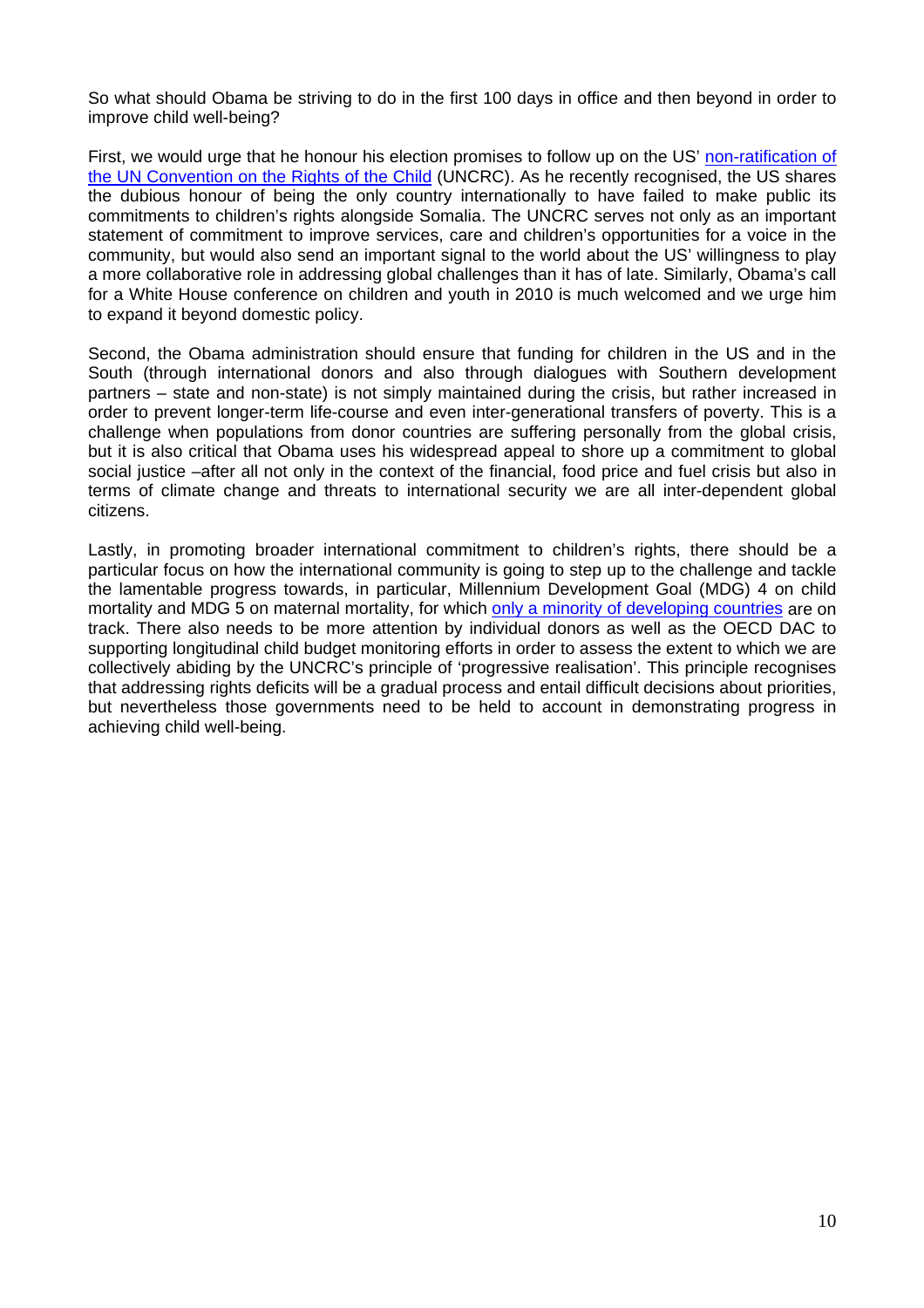# **Obama and Latin America: Change we can believe in?**

### **Alina Rocha Menocal, Research Fellow, Poverty and Public Policy Group**

Barack Obama is taking office facing an extraordinary list of international challenges, ranging from the wars in Iraq and Afghanistan to relations with North Korea and Iran to the global financial meltdown. Expectations for change are enormous, and clearly Obama will need to make some hard choices about what issues to prioritise. Yet, he cannot afford to lose sight of Latin America as his predecessor did. Focusing on the 'war on terror' with single-minded determination since 9/11, the Bush administration displayed a strange – and misguided – indifference towards its neighbouring region to the South. [Relations between Latin America and the United States](http://www.foreignaffairs.org/20060101faessay85105/peter-hakim/is-washington-losing-latin-america.html?mode=print) today are at the lowest point they have been in years, and there is an acute need to mend fences.

Latin America matters – and it matters a lot – to the United States. Deteriorating governance in the region, affecting countries like Bolivia, Guatemala, Mexico, Nicaragua, and Venezuela, threatens the health of democratic institutions and the effectiveness and legitimacy of the state, and it is a source of growing instability and violence. A recent United States Joint Forces Command [report](http://www.iht.com/articles/2009/01/09/news/letter.php), for example, lists Mexico alongside Pakistan as states whose sudden collapse would pose grave threats to world security. Latin America is also the source of one third of US oil imports, most of the country's foreign-born population (both legal and illegal), and it accounts for a fifth of the US's overseas trade. And oh yes, Latin America also provides virtually all of the cocaine entering the US. These are vital links that cannot be ignored.

Fortunately, Obama's election provides a unique opportunity to usher in a new era of improved cooperation with Latin America. Four areas in particular require urgent attention to work towards this task: immigration, the war on drugs, disillusionment with democratic structures and the market economy, and the future of trade.

Immigration is a thorny issue that stirs a lot of passions. Yet the way to manage this problem is not by building a massive wall across the border and criminalising illegal 'aliens'. Comprehensive immigration reform is needed, and the United States also needs to work more closely with governments in the region to support more robust and more equitable economic development. In addition, the incoming US administration must reconsider drug control policies that have simply not worked and have in fact been part of the problem of deteriorating governance and political violence in places like Mexico, Central America, and the Andes. It is essential for the US government to open a regional dialogue about the illegal drug trade and to acknowledge that drug-trafficking is not simply an issue of supply -- the demand-side of the equation needs to be tackled much more seriously than has so far been the case.

Latin America is also experiencing a profound disillusionment with the processes of democratisation and economic liberalisation that swept across the region from the 1980s onwards. This frustration has manifested itself in the resurgence of the left and the rise of populist leaders promising to do things differently. Yet, it is essential to keep in mind that this shift toward the left is not a homogeneous trend. There are significant differences in style and substance between Hugo Chávez in Venezuela or Evo Morales in Bolivia (with their fiery dreams of a 'Bolivarian revolution'), Daniel Ortega in Nicaragua (who does not seem to realise we live in a new century), Cristina Fernández de Kirchner (with her particular homegrown brand of economic nationalism in Argentina), and Lula Da Silva in Brazil and Michelle Bachelet in Chile (with their more [pragmatic,](http://www.odi.org.uk/resources/odi-publications/opinions/68-alina-rocha-menocal-latin-america-reconciling-democracy-market.pdf)  [social-democratic approaches to the market.](http://www.odi.org.uk/resources/odi-publications/opinions/68-alina-rocha-menocal-latin-america-reconciling-democracy-market.pdf) The dilemma for the incoming Obama administration lies precisely in how to address the rift between these different lefts in a way that improves U.S.- Latin American relations, fortifies those moderate governments that are seeking to build a democratic solution to the tensions between society and market, and weakens more retrograde leftist currents without resorting to the failed interventionist policies of the past.

Finally, there is the issue of trade. Among other things, Obama has expressed doubts about approving the free trade agreement with Colombia (based on deteriorating human rights conditions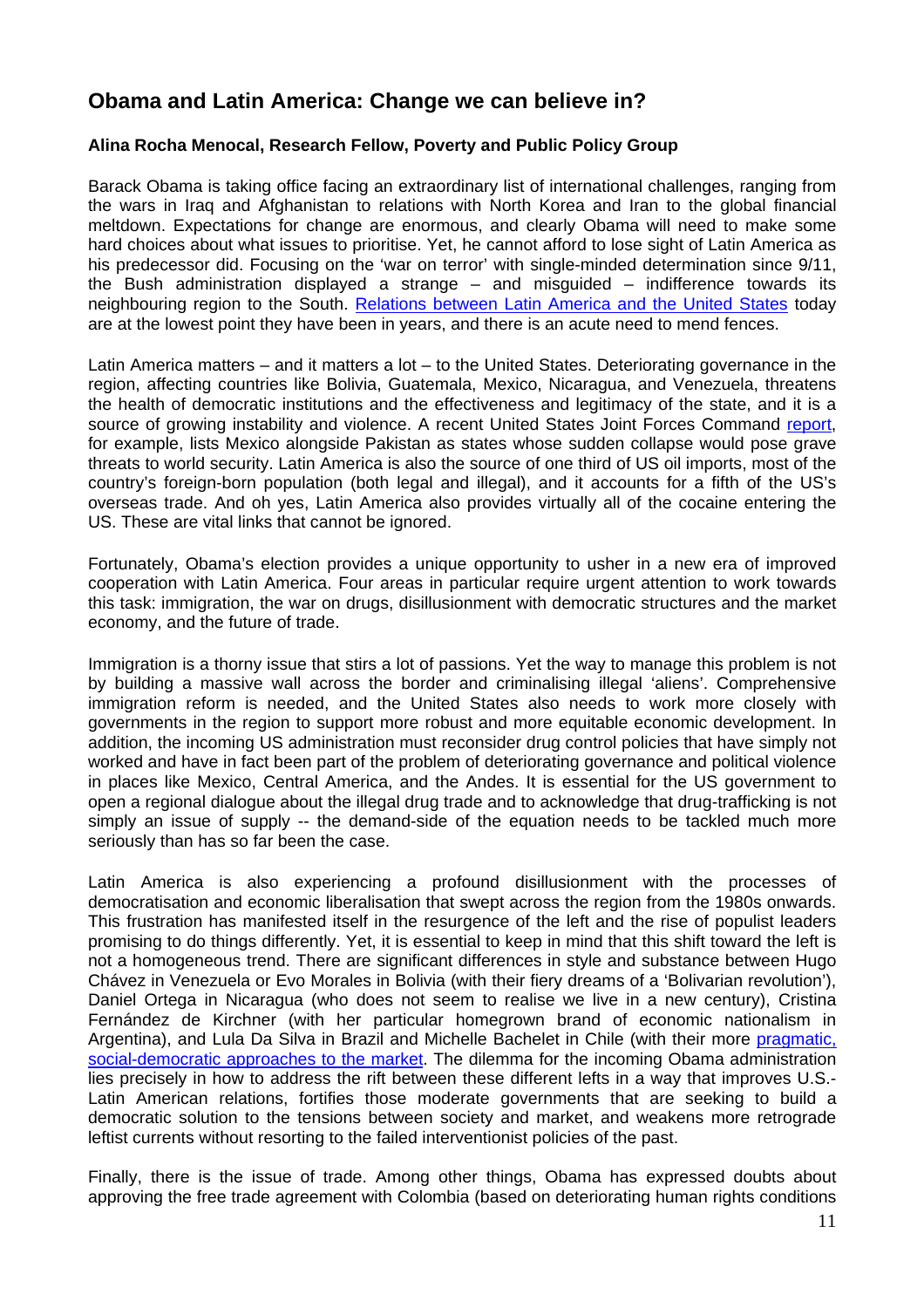in-country), and has called for the renegotiation of the North American Free Trade Agreement. The challenge here for the new president is how to transform himself from free-trade critic on the campaign trail to international policymaker in Washington. As the renowned scholar Jorge [Castañeda](http://www.foreignaffairs.org/20080901faessay87509/jorge-g-castaneda/morning-in-latin-america.html?mode=print) has pointed out, the aim should be to deepen, rather than weaken, these and other trade agreements that are undeniably flawed. Lessons from the European Union in this area can come in handy – by insisting, for instance, on the inclusion of clear and more explicit human rights, democracy, labour, environmental, gender-rights, and indigenous-rights clauses as addenda. Agreements should also incorporate badly needed provisions for infrastructure and "socialcohesion" funds to maximise the potential benefits of free trade on a more levelled playing field.

This is an ambitious, and very challenging, agenda, and it will require considerable commitment from the incoming US President to see it through. However, through more creative, honest, mature, and sustained engagement with partners in the region, it may be possible for the Obama administration to bring about a palpable and much needed transformation in the nature of the relationship between Latin America and the United States in the years to come. Change we can believe in?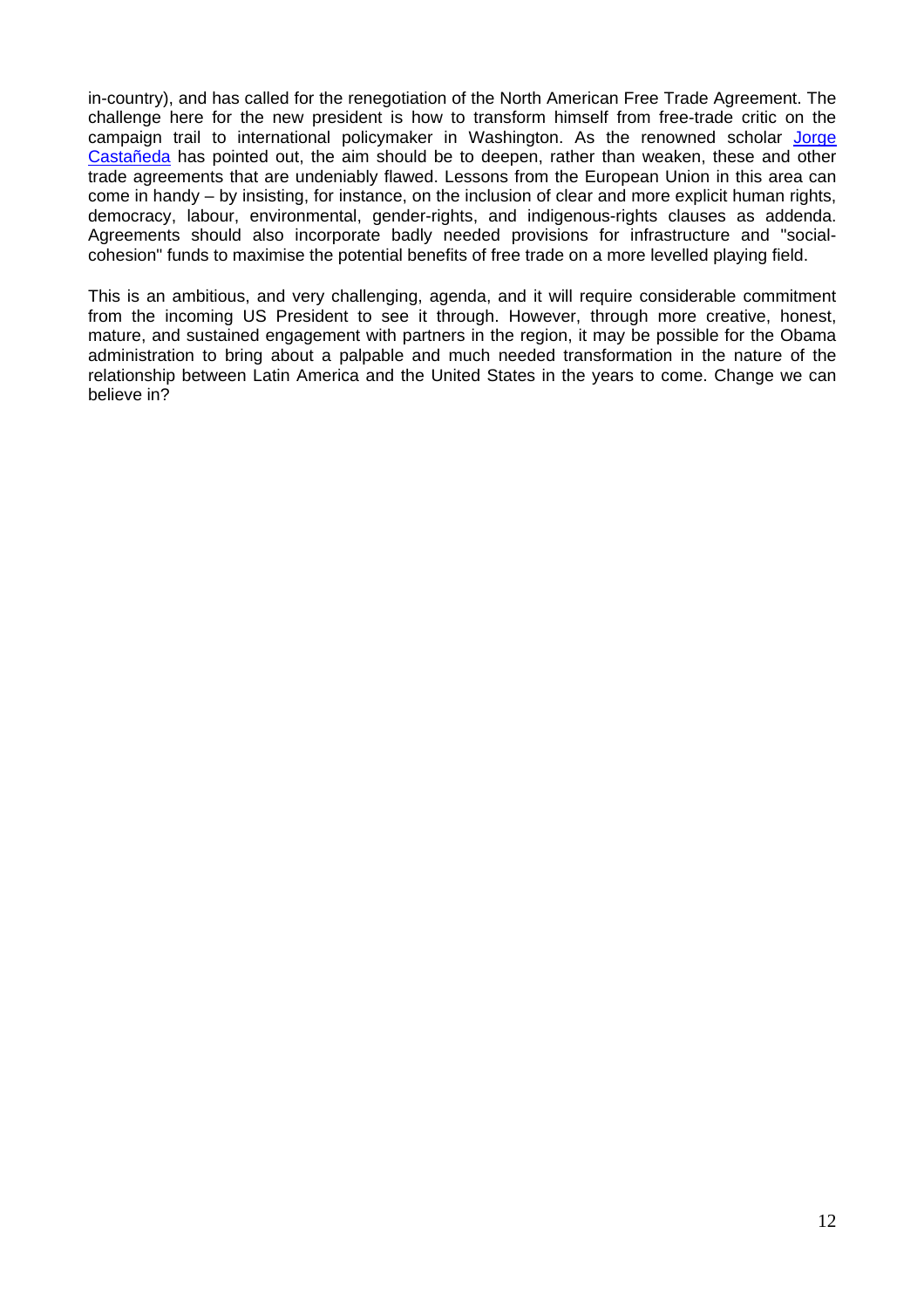# **Obama and USAID: the need for genuine evaluation**

### **Ajoy Datta, Research Officer, Research and Policy in Development Group**

### *What comes first for USAID – evidence or policy?*

Over the last decade, many would argue that the United States Agency for International Development [\(USAID\)](http://www.usaid.gov/) has increasingly focused on the US state department goal of [transformational diplomacy](http://www.state.gov/r/pa/prs/ps/2006/59339.htm), with an emphasis on countries that are politically important. It's [top five](http://www.oecd.org/dataoecd/42/30/41732048.jpg)  [recipients,](http://www.oecd.org/dataoecd/42/30/41732048.jpg) for example, are Iraq, Afghanistan, Sudan, Colombia and Egypt. This is neither regressive, as governance is clearly a key issue on the development agenda, nor a new phenomenon: Andrew Natsios, former administrator of USAID argued that [foreign aid has risen](http://www.odi.org.uk/events/apgood/apgood_oct12/HLnatsios.pdf)  [with the urgency of national security threats](http://www.odi.org.uk/events/apgood/apgood_oct12/HLnatsios.pdf) such as in Post-war Europe – the Marshall Plan; and during the Cold War in The Alliance for Progress. But with development implicitly, as many would believe, tied to foreign policy objectives programme evaluation has increasingly focused on the reporting of activities and outputs for budgeting and accountability purposes, rather than changes in welfare of the poor. For example, the USAID clearinghouse contained only 31 [impact](http://web.worldbank.org/WBSITE/EXTERNAL/TOPICS/EXTPOVERTY/EXTISPMA/0,,menuPK:384336%7EpagePK:149018%7EpiPK:149093%7EtheSitePK:384329,00.html)  [evaluations](http://web.worldbank.org/WBSITE/EXTERNAL/TOPICS/EXTPOVERTY/EXTISPMA/0,,menuPK:384336%7EpagePK:149018%7EpiPK:149093%7EtheSitePK:384329,00.html) (which assess how an intervention affects final welfare outcomes of beneficiaries) a year between 2004-6. This is a small number considering the several hundred projects that USAID fund every year. Further, fear that negative evaluations would play into the hands of foreign aid critics in Congress and the State Department has meant that many evaluations have been hidden, limiting the chances of learning from either successes or failures. Global indicators under common objectives and cross cutting themes have been favoured over country specific monitoring frameworks enabling easier aggregation and accountability to US stakeholders, namely Congress. One could argue that this has been, in essence, less about evaluation and more about information systems management. There is fear amongst some that policy drives evidence, rather than evidence driving policy.

### *A big spender, but where and how?*

In 2007, the USA spent almost \$22 billion on development aid, 90% of which was channelled through its [bilateral operations](http://www.oecd.org/dataoecd/42/30/41732048.jpg) such as the Millennium Challenge Corporation ([MCC\)](http://www.mcc.gov/) and the US President's Emergency Plan for AIDS Relief [\(PEPFAR](http://www.pepfar.gov/)). The latter – launched in 2003 and the largest international health initiative in history dedicated to a single disease – has committed \$18.8 billion of which almost 60% was spent by [2007](http://www.pepfar.gov/press/fourth_annual_report/99738.htm). And over \$7 billion has been given to the MCC by the US Congress since 2004. These mammoth amounts often dwarf the national budgets of developing countries. Questions remain though, about whether the money spent achieved the hoped-for changes in people's lives. What impacts have HIV and AIDS control efforts had on the health of populations, for example? What has changed as a result of democracy and governance assistance? What are the underlying factors that determine success or failure? Is USAID improving its performance as a result of learning?

PEPFAR, for instance, was pioneered by the Bush administration in a perception of HIV and AIDS in sub-Saharan Africa as a threat to national security. According to mainstream public opinion, it has been a success, both at home and abroad. This success, however, is based mainly on statistics like the number of newly infected people receiving treatment, which tells us little about the quality of the treatment, or whether this treatment has reduced AIDS-related deaths. [The Institute](http://www.iom.edu/)  [of Medicine](http://www.iom.edu/) has been critical of this approach as have several experts within USAID itself. Some within USAID feel that it is that it may be too early to document impact such as prevention, and that PEPFAR is, as its name suggests, an 'emergency' programme. Nevertheless, PEPFAR has been framed as a success story in a context in which US foreign policy, especially with regards to their efforts in Iraq and Afghanistan has been heavily criticised. A case then of 'policy-based evidence making'.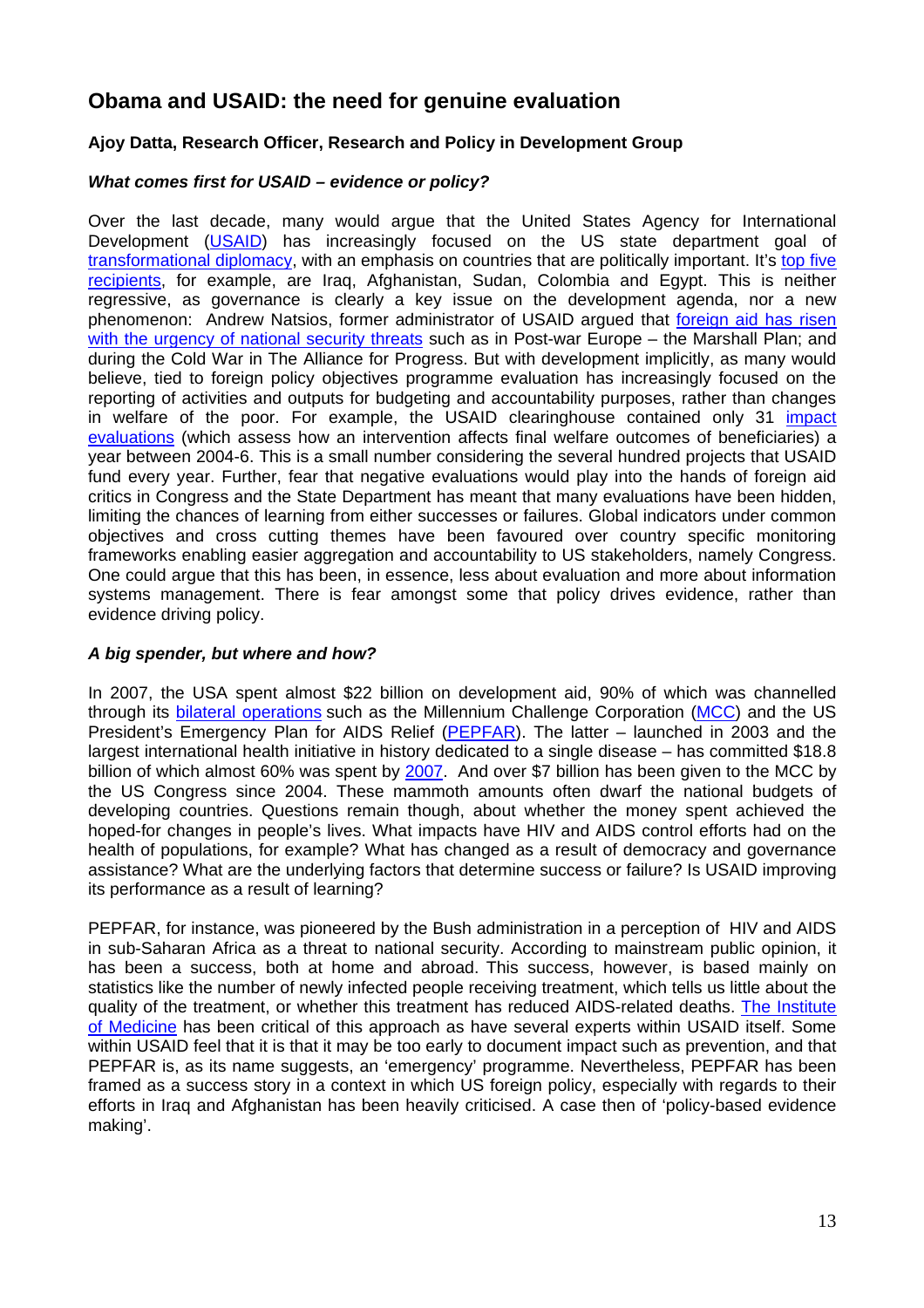#### *Promoting cooperation not fear*

Things are beginning to change though. An Executive Order – a directive issued by the US president - was published shortly after Barack Obama was elected, after being held in draft for more than a year. It documents weaknesses over the last decade, and aims to strengthen evaluation in the interests of impact, transparency and learning.

So what does a learning culture look like? It is culture in which an organisation engages in selfexamination and learning that is based on real evidence. It is a culture in which experimentation and change are encouraged.

To foster such a culture, first, senior management need to demonstrate leadership and commitment to create a management regime based on outcomes and impact using appropriate, and not necessarily experimental methods– in other words, results that respond to country needs. Second, organisational support structures need to be resurrected, including a responsive knowledge and documentation centre to meet the needs of USAID for information, analysis, evaluation and decision making, backed by proper incentives to ensure rigorous rather than positive evaluations. Third, capacity building, professional development and training guided by best practices in monitoring and evaluation (M&E) must be directed towards both programme and M&E staff with USAID and its partners. Finally, mechanisms should be established to help USAID absorb and disseminate the results of its work and evaluation, as well as its own research and the research of others. While many believe that a heavy focus on accountability in USAID may have promoted an evaluation culture of fear, it is hoped that the Obama administration can step forward to promote a culture of learning and cooperation.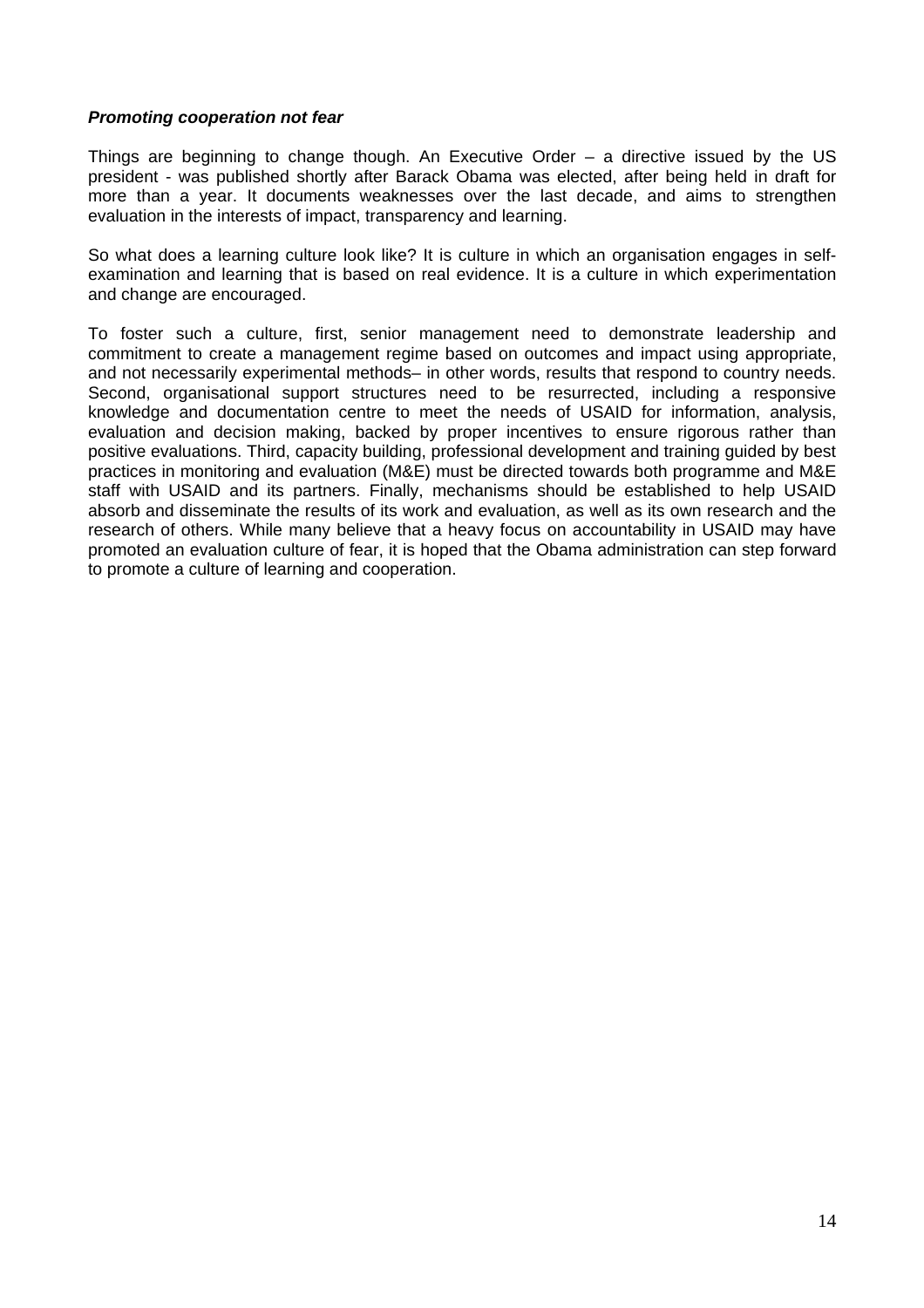# **Obama and climate change**

### **Jessica Brown, Research Officer, Rural Policy and Governance Group**

One of President Obama's most immediate challenges will be to formulate his domestic climate change policy – a challenge that will demand all the political skills the new administration can muster. This should not, however, distract him from the pressing needs on the international climate front, where action may have a lower political cost and generate greater goodwill. Above all, the USA needs to signal good intent by pledging a high level of support for climate change adaptation in the developing world.

#### *The role of rich Countries in supporting climate change adaptation*

One of the most urgent issues on the international climate agenda, now and until the United Nations Framework Convention on Climate Change ([UNFCC](http://unfccc.int/2860.php)) meeting in Copenhagen in December 2009, is the development of an international financial tool to help developing countries adapt to climate change. Given that most global warming is caused by rich countries with high emissions, and that the impact is felt most keenly by poor countries that not only have the lowest emissions, but are least able to deal with it, large scale funding from rich countries for adaptation is a moral imperative.

To date, however, fundraising efforts have been embarrassingly trivial and amount to, at best, no more than token political gesture. The USA has yet to make even that gesture, failing to contribute to *any* of the existing multilateral funds that support adaptation in poor countries.

### *Why the paltry focus on adaptation?*

The international climate debate has primarily focused on [mitigation](http://www.odi.org.uk/resources/details.asp?id=1090&title=mitigating-climate-change-impact-poor) (cutting emissions to *prevent* climate change) rather than [adaptation](http://www.odi.org.uk/resources/details.asp?id=2495&title=climate-change-getting-adaptation-right) (dealing with the consequences once the change in climate occurs). This may be because of the 'local' nature of adaptation, as opposed to the global scale of mitigation efforts; the difficulty in measuring the benefits of adaptation; the complexity of trying to separate adaptation funding from more conventional development assistance; and the valid logic that we should take preventive measures before reactive ones. Most importantly, perhaps, there is not much commercial capital to be made from funding adaptation in the least developed countries (LDCs). The reality is that many of these countries are already feeling the effects of climate change, through increased climate variability in storms, typhoons, droughts, flooding and so on – linked to climate change caused by the behavior of the rich world.

### *The role of adaptation finance in US policy*

Despite failing, to date, to support multilateral adaptation funds, the USA took an important step in 2008 with the proposed [Lieberman-Warner Climate Security Act](http://lieberman.senate.gov/documents/lwcsaonepage.pdf). The bill would establish a country-wide cap-and-trade system, with 26.5% of emissions allowances 'auctioned' in 2012, steadily ramping up to 69.5% by 2031. Under this system the USA would receive a number of greenhouse gas units to release and/or trade. The funding principle of this scheme is to auction a certain share of these units to generate revenue, rather than giving them out free to domestic firms that have to comply with emission reductions. A portion of auction revenue (from 1% in 2012, increasing gradually to 7% by 2050) would be directed toward a newly-created fund to support climate change adaptation plans in LDCs. Unfortunately, the bill failed to pass the Senate in June 2008, and the proposed fund is dead in the water for the time being. However, the Lieberman-Warner Act can serve as a blueprint for future proposals and the USA has an unparalleled opportunity to lead the international effort to fundraise for adaptation.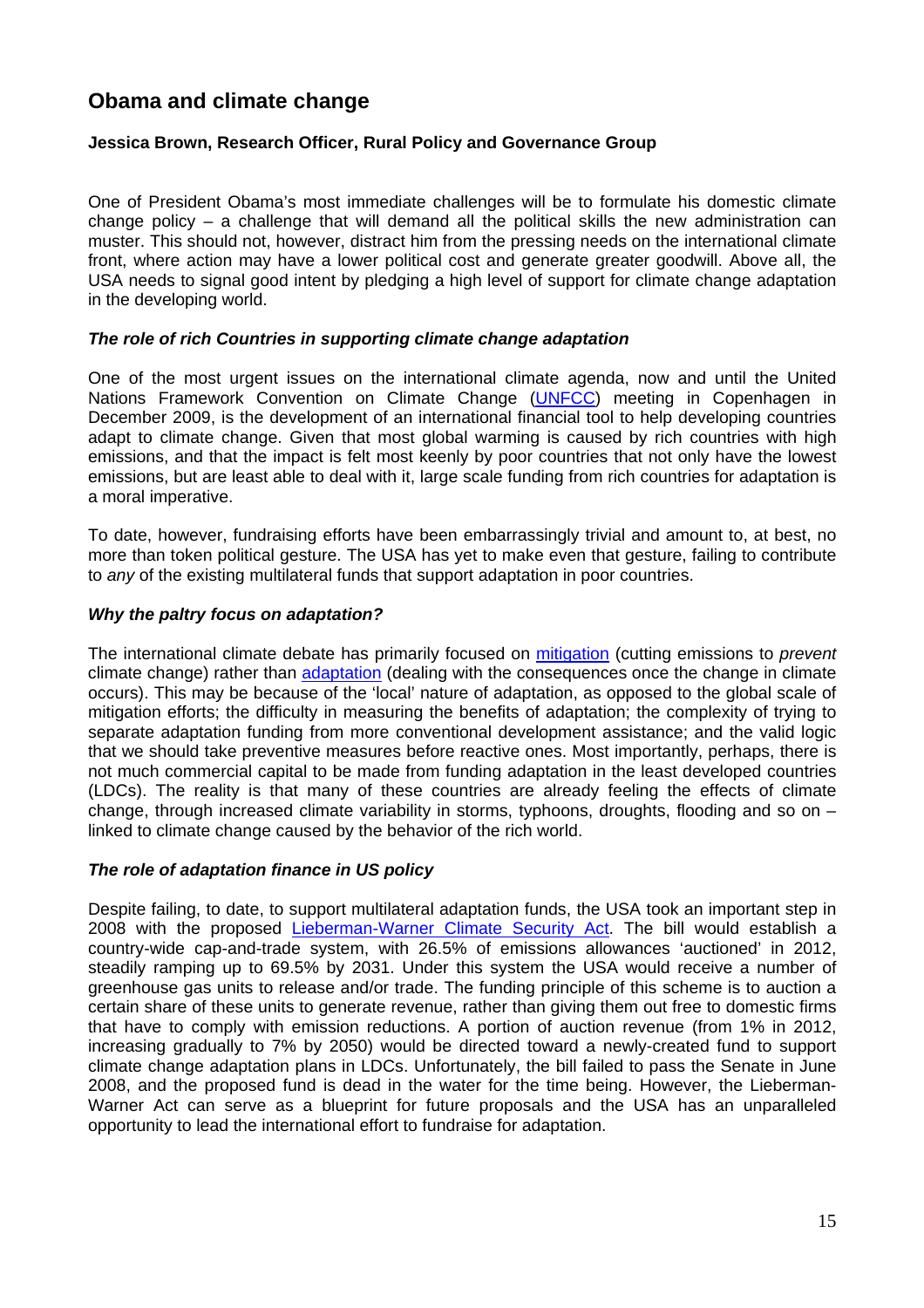### *How should funds for adaptation be created?*

Should the funds come from taxpayers through domestic revenue streams (like most overseas development aid) or through action in the carbon market (such as the national-level auctioning of emissions allowances proposed in the Lieberman-Warner bill), or more broadly through carbon or international travel-related taxes or levies? A mechanism that avoids reliance on domestic revenue streams and instead uses the carbon market or international travel-related taxes or levies, can generate revenue for adaptation in a way that is truly international, automatic and autonomous, without relying on the political whims of donor countries. There have already been many proposals circulated around for such a mechanism, as summarized (in Section II) for the Africa Partnership Forum on [Carbon Finance in Africa.](http://www.oecd.org/dataoecd/63/16/41656313.pdf)

#### *Is the time right to scale up adaptation finance?*

With the US ringing alarm bells about the unparalleled prospect of a 'trillion-dollar deficit for years to come', is this the wrong time to request additional funding for developing countries? Certainly, opinion polls have shown that support for international development shifts according to how citizens in rich countries feel about their economy. Given that adaptation funding is closely aligned with international development aid, there is strong cause to predict a similar wax and wane of public opinion. Even if finance is created through autonomous sources like the carbon market, rather than through taxpayers, there is likely to be significant political pushback from industries that would bear the carbon tax burden. However, if political support can be raised, the US endorsement of such a financial mechanism would give developing countries access to billions of dollars that are badly needed to help them adapt to climate change.

### *Reframing our understanding of adaptation finance*

As our director Simon Maxwell said in his piece [Doing Development in a Downturn](http://www.odi.org.uk/resources/odi-publications/opinions/104-simon-maxwell-development-downturn.pdf), it is important to reframe how we approach financial assistance to developing countries. There are very clear and real links to be made between adaptation needs in the developing world and the present and future concerns of people in rich nations. Ignoring international calamities, particularly those for which the rich world is responsible, will undoubtedly have direct ramifications for our own lives.

We need to shift the way we frame adaptation finance as a political issue. It is clear that we can no longer afford to view this as an altruistic effort but rather in an attempt to protect our own self interest. It is to be hoped that the new President of the USA will have the vision to recognise the mutual benefits of funding for climate change adaptation.